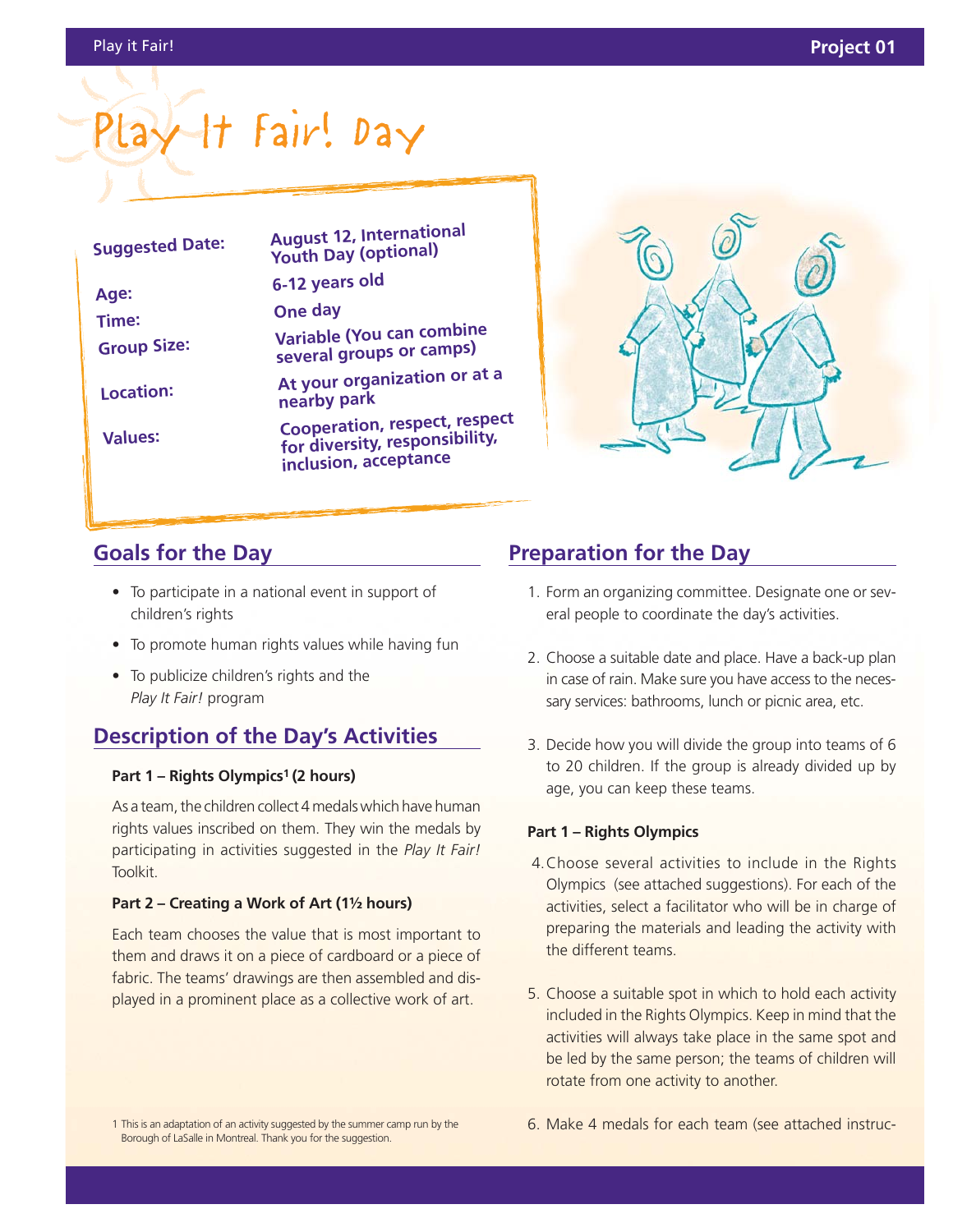tions). The values you inscribe will vary depending on the activities you choose to include in the Rights Olympics.

#### **Part 2 – Creating a Work of Art**

- 7. Make sure that you have the following materials on hand for each team: a sufficient number of markers, a piece of paper or a piece of fabric, supplies to assemble the teams' drawings into one collective work of art (staples, tape, rope, glue, needles and thread, etc.)
- 8. Make the necessary arrangements to display the children's finished collective work of art in a prominent place such as a community centre, school, city hall, etc.
- 9. Prepare participation prizes to be distributed to the children at the end of the day (optional).
- 10. Publicize *Play It Fair!* Day among parents and within the community. You can, for example, invite the media, city officials or other important adults in the community to attend the event. Don't forget to take pictures of this unforgettable day.

## **Program for the Day**

#### **1. Welcome 30 minutes**

- Greet the children in some special way, for example, by wearing costumes, playing music, decorating the site, etc.
- Explain how the Rights Olympics will work. Each team must collect 4 medals. The teams wins one medal for each *Play It Fair!* activity they participate in.
- Form teams.
- Ask the facilitators to get ready to lead their activities.

#### **2. Rights Olympics About 2 hours**

- Send each team to a different activity.
- Allot 15 to 20 minutes for each activity. Facilitators lead the game and the group discussion afterwards, then give out a medal to the team.
- After 15 to 20 minutes, ring a bell or play some music to let the teams know that it is time to switch activities.
- Allow about 5 minutes between activities and plan for breaks, if necessary.

#### **3. Creating a Work of Art About 1½ hours**

- Ask each facilitator to join a team. Begin by congratulating team members on their participation.
- Suggest that the teams discuss the values inscribed on the medals they won and choose the value they feel is the most important.
- Ask the teams to depict in some way the value they have chosen on a piece of cardboard or a piece of fabric.

#### **4. Conclusion 45 minutes**

- Ask each team to present the drawing it has created to the group.
- Assemble the teams' drawings together to create a collective work of art. For example, tie the pieces of cardboard together to make a book or sew the pieces of fabric together to make a banner.
- Tell the group that their artwork will be displayed in a prominent place such as a community centre, school, city hall, etc.
- Thank and congratulate everyone. Give out participation prizes (optional).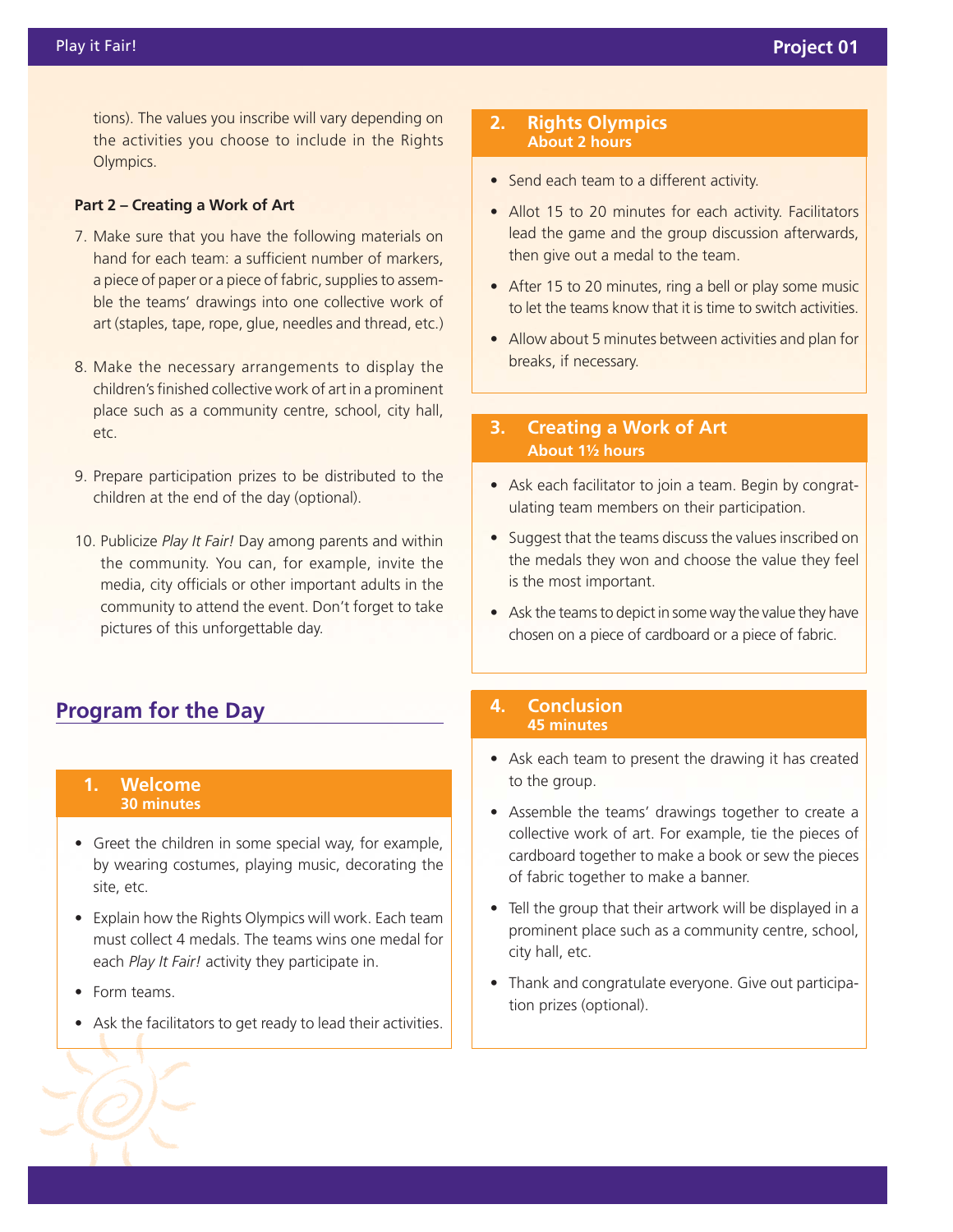# Play It Fair! Day

## **Suggested Activities for the** *Rights Olympics*

For the Rights Olympics, select:

- **At least 4 activities.** If, however, you are planning to form more than 4 teams, you will need to select more activities (or, alternatively, plan to have 2 facilitators lead the same activity simultaneously).
- **Activities that address different values.** After having participated in an activity, each team receives a medal which has the value that was fostered during the activity inscribed on it. It is important, therefore, that each activity address a separate value if each team is to "collect" 4 different values.
- **Activities that are suitable to the ages of the children.** If you are thinking of forming teams with children of varying ages, it might be easier to choose activities, such as the ones suggested below, that are appropriate for children of any age.

| <b>Cooperation</b><br>01 Cooperative Musical<br>Chairs<br>02 Crocodile<br>04 Tropical Storm<br>05 Around the World<br>with a Hula Hoop | <b>Respect</b><br>54 The Curtain<br>Comes Down<br>25 The Noisiest Game<br>in the World<br>26 Rock- Paper-Conflict |
|----------------------------------------------------------------------------------------------------------------------------------------|-------------------------------------------------------------------------------------------------------------------|
| <b>Respect for diversity</b><br>06 Kulit K'rang<br>56 Talyat-Malyat<br>62 What Are You Doing?<br>14 From Saturn to Jupiter             | <b>Responsibility</b><br>53 Your Smile is<br>Contagious<br>28 I Have the Right to<br>45 Draw it Right             |
| <b>Inclusion</b><br>07 Exclusion by<br><b>Numbers</b><br>23 Tra-la-la Silence<br>24 Inclusion Fxclusion                                | <b>Acceptance</b><br>30 I Have a Disability<br>58 Random Words<br><b>48 Colour Portraits</b>                      |

## **Sample Program**

| <b>Time</b>  | <b>Activity</b>                                                                                                                                     |
|--------------|-----------------------------------------------------------------------------------------------------------------------------------------------------|
| 9:00 a.m.    | Welcome<br>Explain how the Rights<br>Olympics will work and<br>form teams.                                                                          |
| $9:30$ a.m.  | <b>Rights Olympics</b><br>(1 <sup>st</sup> part)<br>Each team participates<br>in 2 activities and collects<br>2 medals.                             |
| 10:15 a.m.   | <b>Snack</b>                                                                                                                                        |
| $10:30$ a.m. | <b>Rights Olympics</b><br>(2 <sup>nd</sup> part)<br>Each team participates<br>in 2 activities and collects<br>2 medals.                             |
| 11:30 a.m.   | Lunch                                                                                                                                               |
| 1:00 $p.m.$  | <b>Creating a Work of Art</b><br>Each team depicts the value it<br>thinks is the most important.                                                    |
| 2:30 p.m.    | <b>Snack</b>                                                                                                                                        |
| 2:45 p.m.    | <b>Conclusion</b><br>The teams present their<br>drawings to the group.<br>The drawings are then<br>assembled to create a<br>collective work of art. |
| 3:30 p.m.    | End of the day                                                                                                                                      |